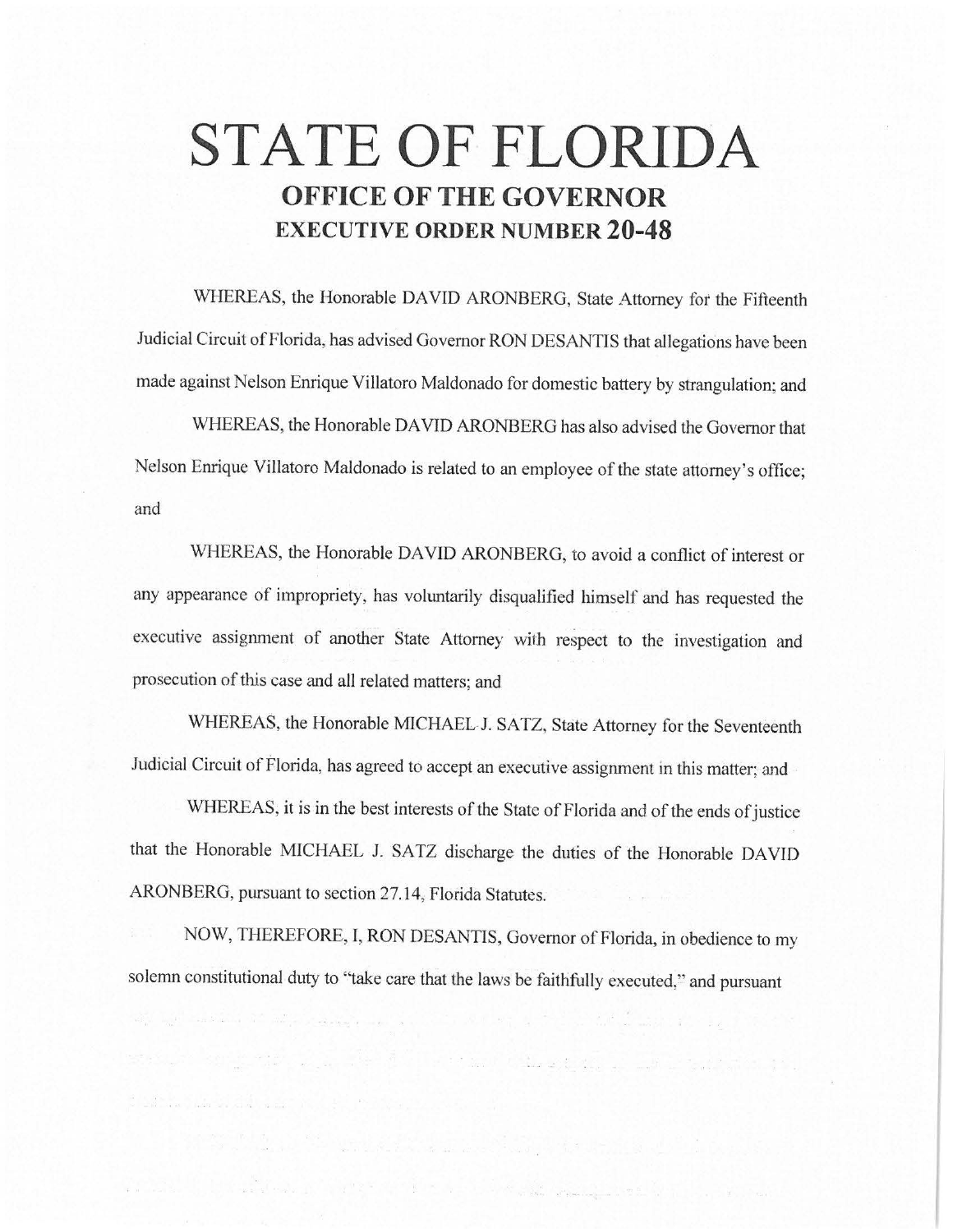to the Constitution and laws of the State of Florida, issue the following Executive Order, effective immediately:

## Section 1.

The Honorable MICHAEL J. SATZ, State Attorney for the Seventeenth Judicial Circuit of Florida, referred to as the "Assigned State Attorney," is assigned to discharge the duties of the Honorable DAVID ARONBERG, State Attorney for the Fifteenth Judicial Circuit of Florida, as they relate to the investigation, prosecution, and all matters related to Nelson Enrique Villatoro Maldonado.

#### Section 2.

准备

The Assigned State Attorney or one or more Assistant State Attorneys and Investigators, who have been designated by the Assigned State Attorney, shall proceed immediately to the Fifteenth Judicial Circuit of Florida, and are vested with the authority to perform the duties prescribed herein.

## Section 3.

All residents of the Fifteenth Judicial Circuit are requested, and all public officials are directed, to cooperate and render whatever assistance is necessary to the Assigned State Attorney, so that justice may be served.

ivit Covers were in it from an indust

#### Section 4.

The period of this Executive Assignment shall be for one (1) year, to and including **February 24, 2021.** The contract of the contract of the contract of the contract of the contract of the contract of the contract of the contract of the contract of the contract of the contract of the contract of the contr

inus an international dealership in the subman case transmissed priver.

the Collection of the State and Collection are to a time to a time with